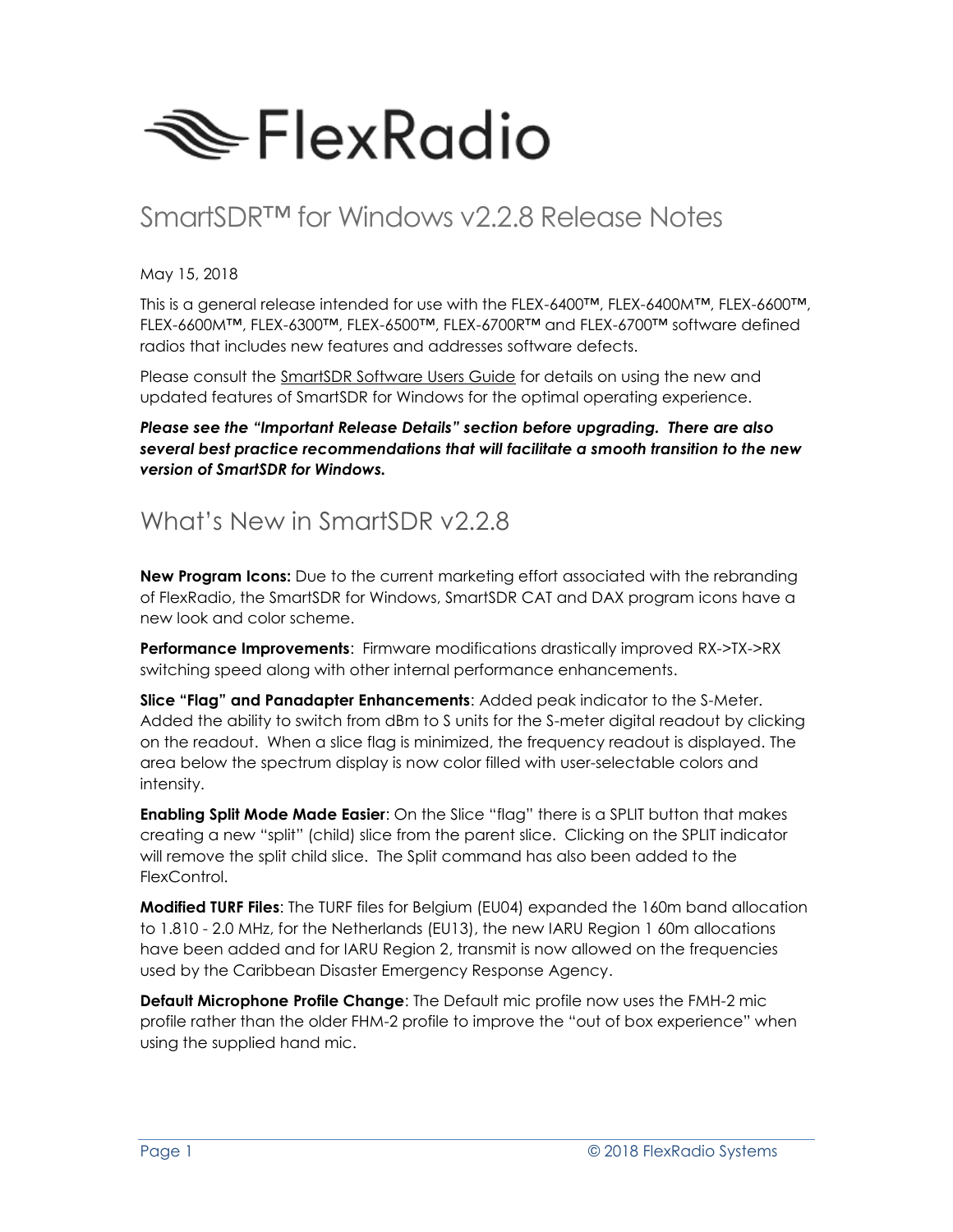**Persistence and Profiles**: Fixed persistence issue when restoring XVTR Slices. Underscore character now displays properly in TX Profile Name. Profiles are not properly sorted in alphabetical order (not case sensitive). Profiles are now displayed after import without requiring a reboot.

**Boot up logic fixed for M Model Radios**: Inconsistencies with M model radios not booting directly to SmartSDR and showing the Select a Version Screen have been resolved.

**CAT User Interface Changes**: The user interface has been enhanced to show the radio connection state and display the connected radio. A Settings icon in the menu bar of the application will allow you to easily configure the application startup parameters.

**CAT and DAX No Longer Automatically Start when the PC is Booted**: A change was made to the automatic startup behavior of CAT and DAX. They no longer start when the PC is booted, reducing the network load on the radio when SmartSDR for Windows was loaded on multiple PCs and neither of the applications was actively in use. CAT and DAX now start when SmartSDR for Windows is started and closed when SmartSDR for Windows is closed (the default behavior). You can change this behavior and not have CAT and DAX automatically start if you desire to manually start the applications.

**AGC Applied to AM and SAM modes after Demodulation**: Previously in AM mode, the AGC was before the demodulation stage and would act on carrier changes rather than changes in the demodulated signal. This issue has been corrected.

**Popout Window Enhancements**: Popped out window size and placements are now properly remembered when SmartSDR is shut down. The CWX F1-F12 macros now work properly when the focus is on a popped out Panadapter or TX Panel.

**CW Pitch Frequency Improvements**: The frequency of the CW Pitch can now be changed in 10 Hz increments.

**RIT/XIT Adjustment Enhancement**: For the M models, when changing RIT or XIT, the frequency is now left on 50 Hz boundaries.

**SmartLink Login Improvements**: Additional changes were made to the SmartLink login process to ensure changes to the Auth0 authentication protocol will not result in the inability to login to your SmartLink account.

**Diversity Reception Enhancement**: For radios capable of Diversity reception, if using a FLEX-6700 with a Maestro or a FLEX-6600M, the AF knob now changes diversity (child) slice volume too.

**Bug Fixes**: There have been numerous bug fixes in this release. Please see the SmartSDR ChangeLog for a complete listing.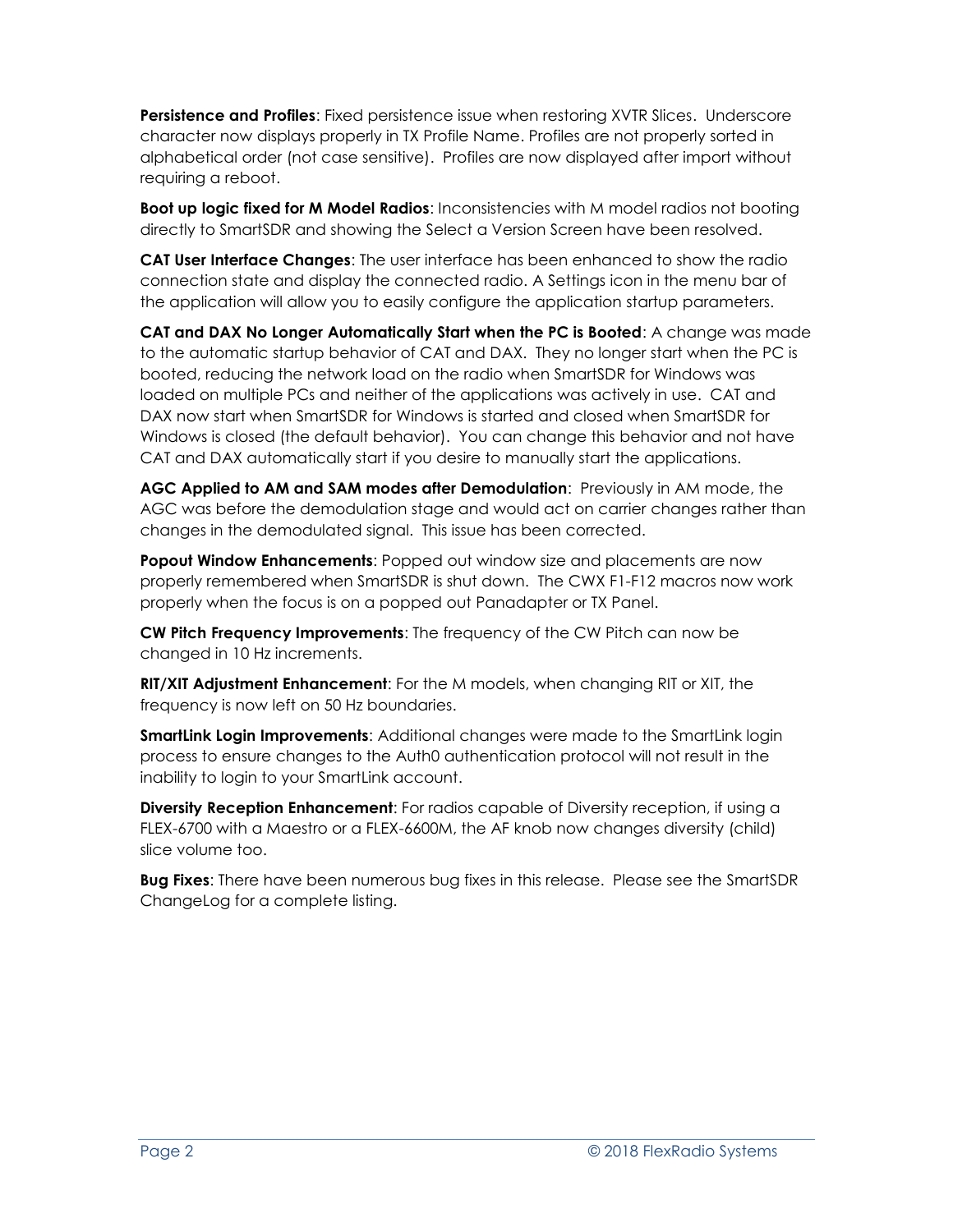## Important Release Details

**Updated Ethernet MAC:** Starting in v2.1.30 and going forward, the Ethernet MAC address used by the radios and Maestro in the radio will all start with a FlexRadio OUI (00:1C:2D). **Due to this change, any existing Static DHCP assignments in Local Area Network routers that rely on the old MAC address will need to be revisited.** If a static IP address is assigned to the FLEX-6000, a reboot of your router may be needed to clear routing and ARP tables. Also, if the IP address of the radio changes as a result of this (which is very likely), **be sure to check any manual Port Forwarding settings related to SmartLink.**

**SmartSDR v2 requires a software license installed on the radio before it can be used with a FLEX-6000:** The following have been pre-authorized for SmartSDR v2 and do not require the purchase of a license:

- Limited Edition (LE) FLEX-6700 and FLEX-6500 radios
- All radios sold after May 19, 2017

All other radios require the purchase of a software license for the radio. Please see the section "Purchasing a SmartSDR Software License for your FLEX-6000" for instructions on how to purchase a license.

**Backup your profiles before upgrading:** This is covered in detail below in the *Best Practices for Installing / Uninstalling SmartSDR* v2 section. Having a good backup of your profiles is always a best practice before doing any SmartSDR software upgrade in the event you must revert to a previous version of the software or need to do a factory reset of the radio.

**Cold boot the radio after upgrading to SmartSDR v2.2.8:** A "cold boot" is accomplished by shutting down the radio and then removing DC power from it momentarily. This process is covered in detail in the *Best Practices for Installing / Uninstalling SmartSDR v2* section but is added here for emphasis. There are several internal processor subsystems that are upgraded by SmartSDR v2.2.8 and it is imperative that they all restart properly after the upgrade.

**Upgrading FLEX-6400M and FLEX-6600M Front Panel:** If you are upgrading a FLEX-6400M or a FLEX-6600M using SmartSDR for Windows, this process will not upgrade the Front Panel software at the same time. After doing the radio firmware upgrade, shut down SmartSDR for Windows, Connect to your radio from the Front Panel. The Version select screen will be displayed. Select SmartSDR v2.2.8 to download and install SmartSDR for the M Model Front Panel. After the Front Panel has been upgraded to SmartSDR v2.2.8, all radio and client components will have been upgraded to SmartSDR v2.2.8.

For a detailed description of the SmartSDR for Windows software upgrade process, please refer to the SmartSDR Software Users Guide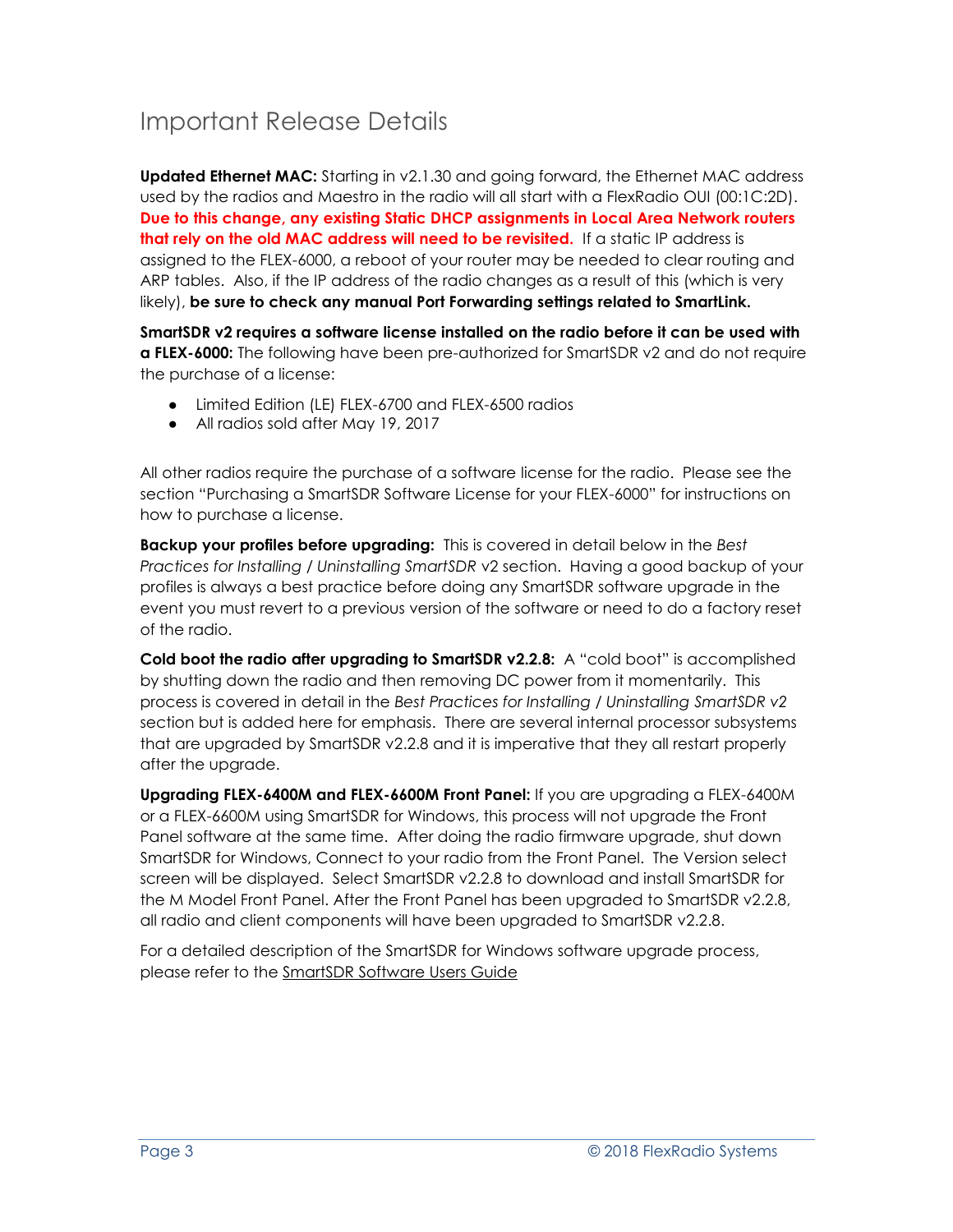## Purchasing a SmartSDR Software License for your FLEX-6000

Obtaining a SmartSDR software license is easy and convenient. Download the latest installer for SmartSDR and run it to install the software on your PC. Using the new software, update the radio with the new firmware. Start SmartSDR then select the radio in the radio chooser window and press the yellow Update button.



Once the update completes, if the radio you are upgrading requires a license, the radio status will show "License Required" and you will be presented with a Buy button that will launch a web browser which will take you through the steps to purchase the license.

*Note: New radios purchased include a SmartSDR license for the current major version and will not see the "License Required" indicator.*



Once you have purchased a SmartSDR license for your radio, click the blue circular refresh button in the radio chooser window to update the license information for the radio. It may take up to a minute after the purchase completes before the radio acquires its license and cycling the power on the radio may be required.

*Note: The radio (not just the computer) will need internet access in order to obtain the newly acquired license. Please ensure that the radio is plugged into a network that gives internet access.*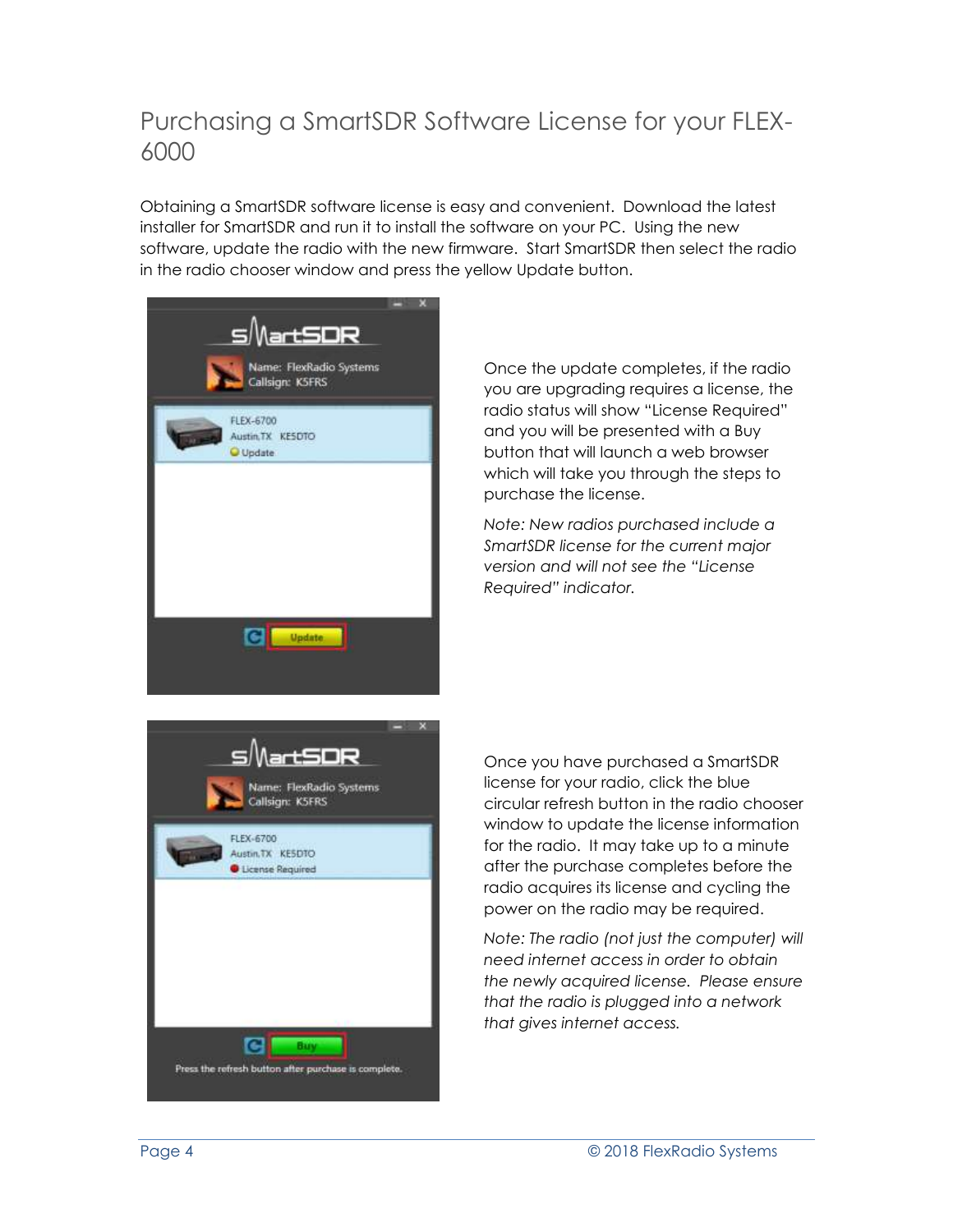## Best Practices for Installing / Uninstalling SmartSDR

Best Practices for Installing a New Version of SmartSDR for Windows

**In preparation for the upgrade to SmartSDR for Windows,** *always* **backup your Global, TX and Microphone Profiles.** Please refer to the *SmartSDR for Windows Software User's Guide* for detailed instructions related to exporting your profiles to a file on your PC. Whenever you upgrade to a newer version of SmartSDR for Windows, a database conversion program runs automatically to convert an older version of the Profile database to the new format or schema. *However, the reverse is not true.* If you must revert to a previous version of SmartSDR for Windows, the older version may not be able to downgrade the database schema. To recover your previously created profiles after a software version downgrade, an import of profile data created using the version of SmartSDR for Windows you are downgrading to is required for proper operation of your radio.

**Ensure your Windows operating system is up to date before installing SmartSDR for Windows.** The proper operation of SmartSDR for Windows and its associated drivers rely on having an up to date Windows operating system including the root security certificate. It is highly recommended that you run Windows Update and install all mandatory and optional updates before installing SmartSDR for Windows.

**Shut down all third-party programs running on your PC that utilize a sound card.** If necessary, the SmartSDR for Windows installer may install or upgrade the virtual sound card DAX drivers. As part of this process, it will uninstall the older drivers first. If there is an application open on your PC that is using one of the DAX drivers, uninstalling of the existing DAX driver will fail which may result in issues installing the updated DAX drivers. Examples of these types of programs include, but are not limited to digital mode programs, Windows Media Center, web browsers and audio players.

**Shut down all third-party programs utilizing virtual com ports.** The installation of SmartSDR CAT may also install new or recreate existing virtual com ports as part of the installation process. Shut down any program that may use the FlexVSP virtual serial port driver. Examples of these include but are not limited to any digital mode programs, loggers, and spotting programs that interface through a virtual com port.

**Managing SmartSDR installed on other devices**. If using Maestro or other PCs running SmartSDR for Windows, updpate all devices at the same time to ensure a consistent operating experience and to avoid radio firmware upgrade/downgrade delays.

**Power off the FLEX-6000 before installing new a new version SmartSDR for Windows.** To ensure a seamless upgrade of the entire SmartSDR software ecosystem, it is recommended that you power off your radio before installing the SmartSDR for Windows software on your PC.

**Power Cycle your Radio after upgrading the firmware**. When upgrading the radio firmware, there may be updates to several of the internal subsystems. Powering off the radio, disconnecting it from DC power for several seconds, reconnecting DC power and powering up the radio after updating the firmware ensures that all processors reboot properly.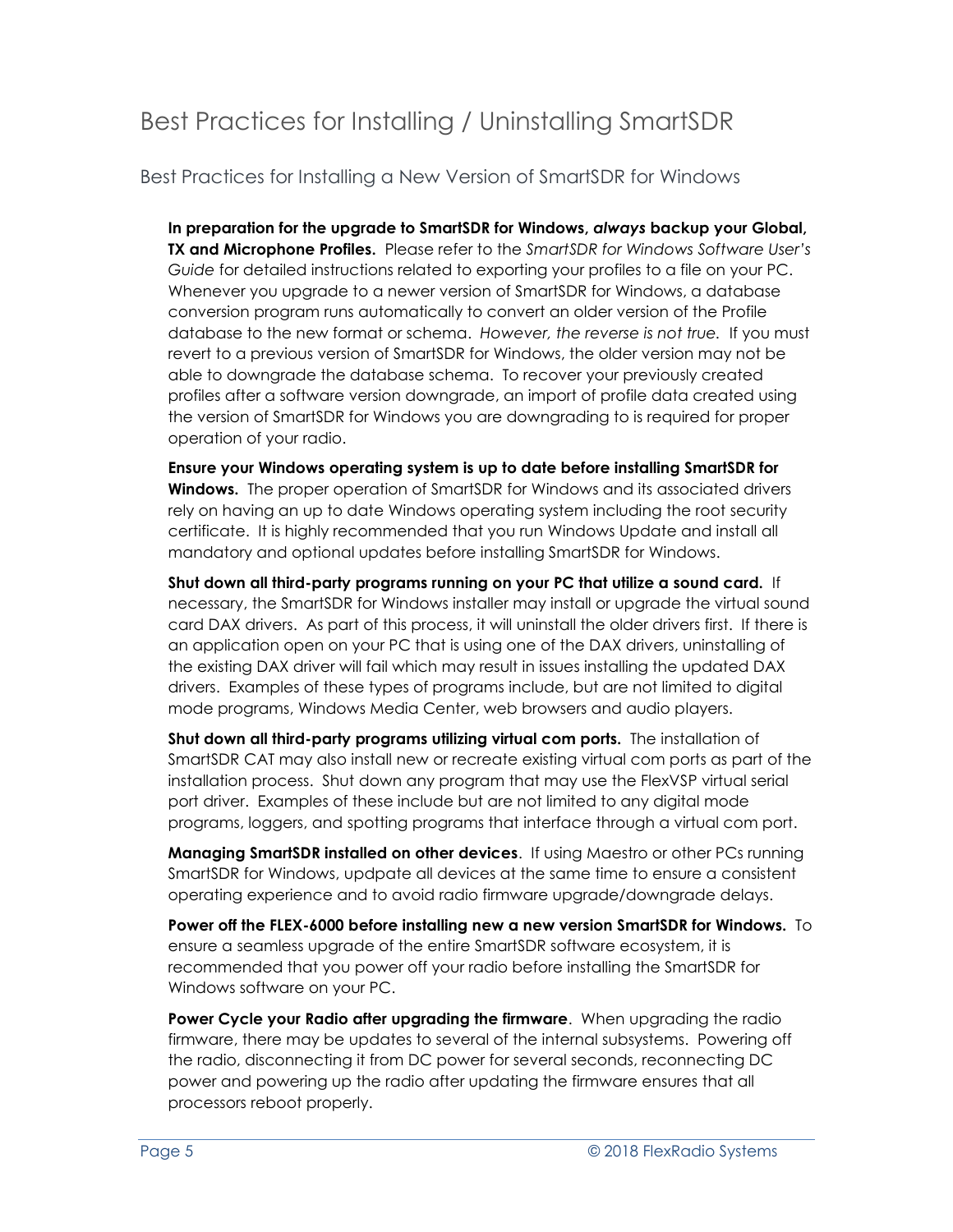**What to do if the firmware updates do not finish after 5 minutes?** On rare occasions, the update status may not recognize the completion of the firmware update. If the radio has not successfully completed the firmware updates after 5 minutes, power off the radio by pressing the power button. The firmware update should complete normally.

*Note: It would be rare that a single press on the power button did not shut down the radio. If this occurs, remove the DC power cable from the radio to force a power down to reset all processors. Wait about 5-10 seconds and restore DC power and reboot the radio. The firmware update should complete successfully.*

#### Uninstalling Previous Versions of SmartSDR for Windows – Is It Necessary?

This is a frequently asked question that does not have a simple "yes/no" answer. **In general, the answer is no, but there are some special considerations:**

Each version of SmartSDR for Windows is installed in such a manner that running a previous version is a simple matter of running an older version of SmartSDR for Windows and allowing the radio firmware to downgrade automatically. This method of installing unique versions of software on your PC rather than upgrading a previous version allows for an easy and convenient way to switch to a previous version if you so desire.

Unfortunately, there are exceptions that result in release specific caveats. In the case of SmartSDR for Windows v2.2.8, there are **no** release specific caveats that require removing previous versions of SmartSDR for Windows.

In addition to any release specific caveats, there are shared components of the SmartSDR ecosystem used by multiple versions of SmartSDR for Windows. Operationally this typically does not result in any issues, but if a previous version of SmartSDR for Windows is uninstalled while there is a newer version installed, the possible removal of one or more of these shared components may make newer versions of SmartSDR for Windows inoperable. *Therefore if you desire to uninstall older versions of SmartSDR for Windows, it is highly recommended that you uninstall all older versions of SmartSDR for Windows before installing a new version of SmartSDR for Windows.* 

#### **Removing the DAX and FlexVSP drivers are not recommended unless explicitly instructed to do so in the Release Notes or by FlexRadio Support.**

If you chose to uninstall several previous versions of SmartSDR for Windows prior to installing a new version, you may want to perform a comprehensive removal of the SmartSDR ecosystem from your PC. This is not a requirement, but it will ensure that all SmartSDR for Windows applications and hardware drivers have been removed allowing for a clean install of SmartSDR.

This is a multi-step process that is outlined in the HelpDesk article [How to do a](https://helpdesk.flexradio.com/hc/en-us/articles/204975589-How-to-do-a-Complete-uninstall-of-SmartSDR-for-Windows-from-your-PC)  [Complete uninstall of SmartSDR for Windows from your PC.](https://helpdesk.flexradio.com/hc/en-us/articles/204975589-How-to-do-a-Complete-uninstall-of-SmartSDR-for-Windows-from-your-PC)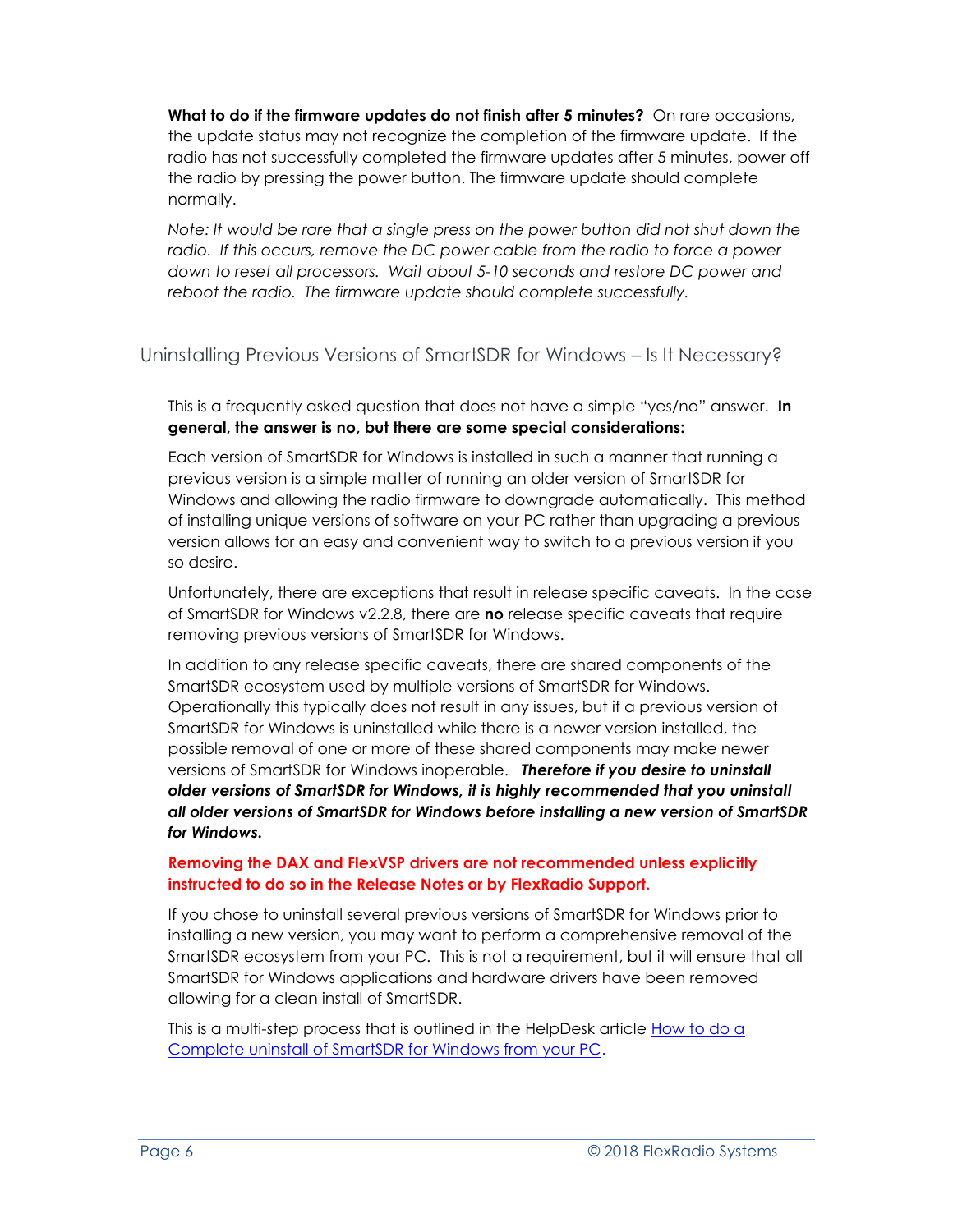## Known Issues

- 1. In some situations, due to some deficiencies with Windows, the FlexControl may choose a COM port that has already been assigned to a virtual COM port or another device. It may be necessary to move the FlexControl to a different COM port and disconnect/reconnect the FlexControl to resolve this issue. Follow these instructions: [https://helpdesk.flexradio.com/hc/en-us/articles/202479329-How-to-](https://helpdesk.flexradio.com/hc/en-us/articles/202479329-How-to-Change-the-Com-Port-Assignment-for-a-FlexControl)[Change-the-Com-Port-Assignment-for-a-FlexControl](https://helpdesk.flexradio.com/hc/en-us/articles/202479329-How-to-Change-the-Com-Port-Assignment-for-a-FlexControl)
- 2. FLEX-6700 only: There is a known issue (#280, #1527) where changing bands on one panadapter may change the frequency of another panadapter when going to or from 2m (or an XVTR using 2m as an IF). This happens due to hardware constraints that require each Antenna to be on only one of 2 possible Nyquist zones (below or above 122.88 MHz) and an interaction with persistence when recalling the antenna selection of the selected band. One way to work around this issue is to use the Band buttons instead of setting the Antenna on the Panadapter or Slice, and then entering the desired frequency into the Slice in order to tune into (or out of) the 2m band (or an XVTR using 2m as an IF).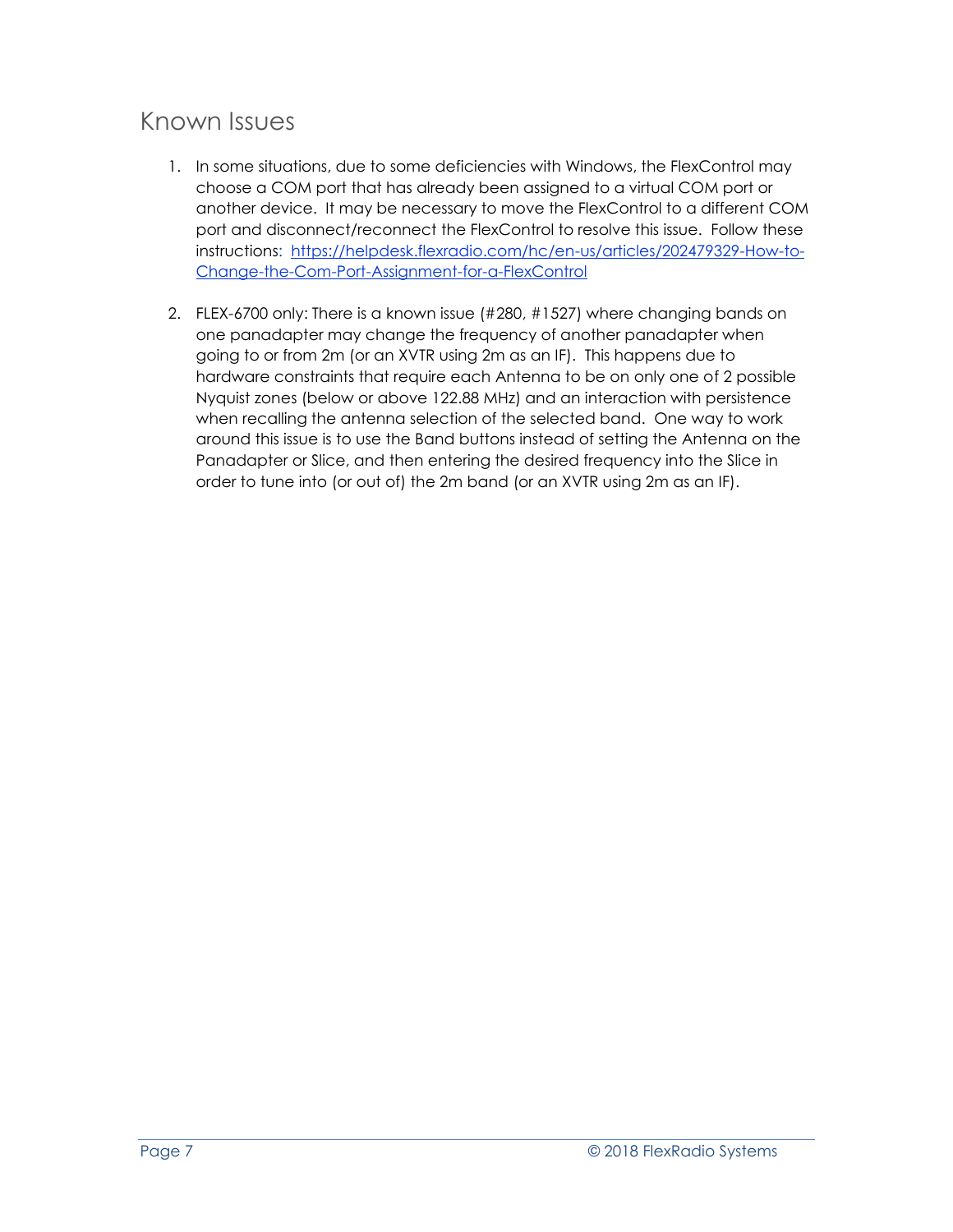### SmartSDR Documentation Available at www.flexradio.com

The following documentation and how to guides for SmartSDR v2.2.8 are available as a convenient download from the FlexRadio website.

SmartSDR for Windows Software User's Guide <http://www.flexradio.com/downloads/smartsdr-software-users-guide-pdf/>

FLEX-6400M and FLEX-6600M User's Guide <http://www.flexradio.com/downloads/flex-6400m-and-flex-6600m-user-guide-pdf/>

FLEX-6000 Signature Series Hardware Reference Manual <http://www.flexradio.com/downloads/flex-6000-hardware-reference-manual-pdf/>

FLEX-6400 and FLEX-6600 Hardware Reference Manual [http://www.flexradio.com/downloads/flex-6400-and-flex-6600-hardware-reference](http://www.flexradio.com/downloads/flex-6400-and-flex-6600-hardware-reference-manual-pdf/)[manual-pdf/](http://www.flexradio.com/downloads/flex-6400-and-flex-6600-hardware-reference-manual-pdf/)

FLEX-6000 Signature Series Quick Start Guide <http://www.flexradio.com/downloads/flex-6000-family-qsg-single-page-pdf/>

SmartSDR CAT User Guide <http://www.flexradio.com/downloads/smartsdr-cat-user-guide-pdf/>

SmartLink for SmartSDR Quick Start Guide <http://www.flexradio.com/downloads/smartlink-quick-start-guide-for-smartsdr-pdf/>

D-STAR Waveform How to Guide <http://www.flexradio.com/downloads/d-star-waveform-how-to-guide-pdf/>

FreeDV Waveform How to Guide <http://www.flexradio.com/downloads/freedv-waveform-how-to-guide-pdf/>

USB Cable Interface Guide

<http://www.flexradio.com/downloads/usb-cable-interface-guide-pdf/>